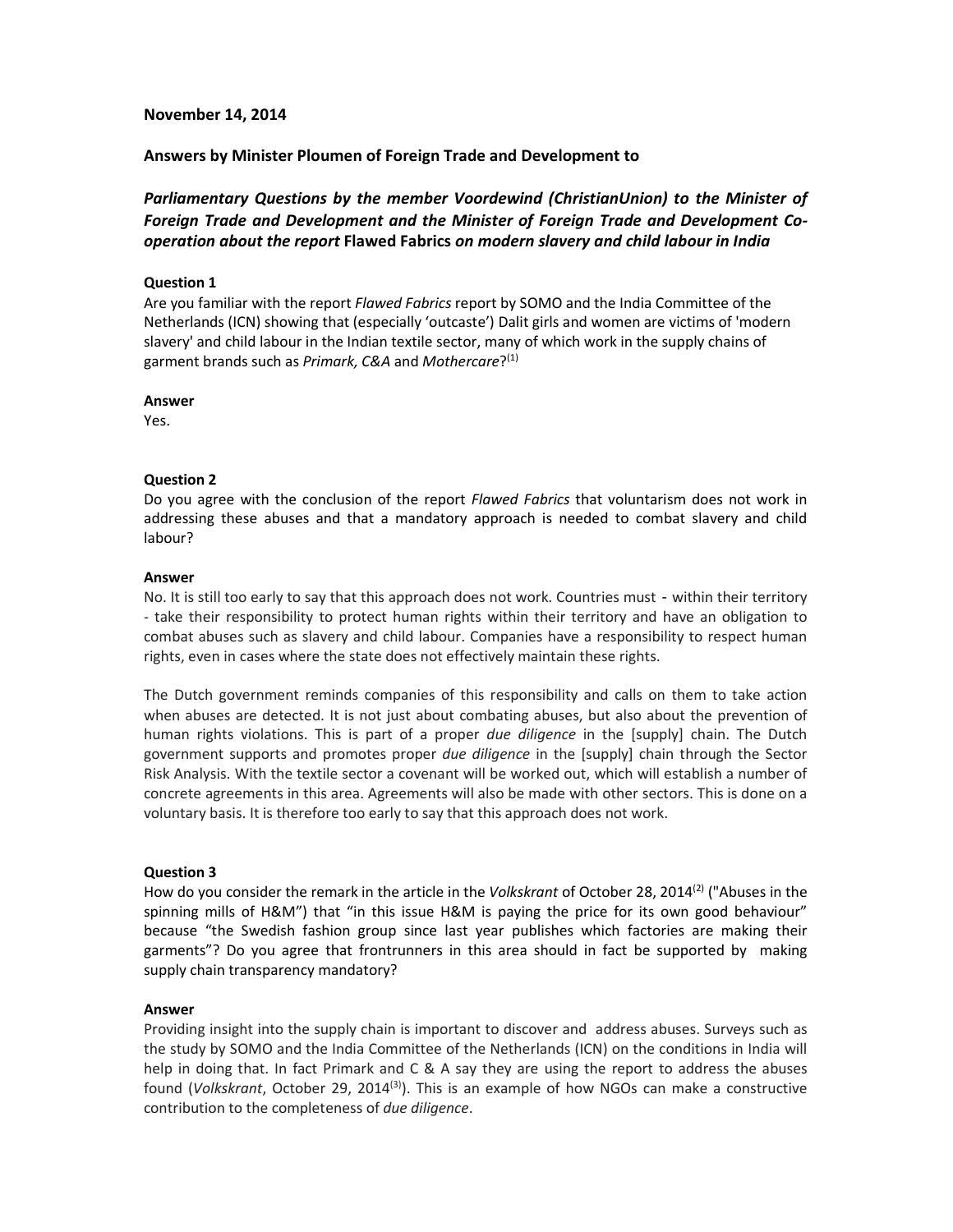It is good that companies are striving to be transparent about which factories they are working with. This fits into a policy of companies that are trying to strengthen themselves in the field of CSR. In addition, companies can distinguish themselves by chain supply transparency for consumers. Considering that, I see no reason for mandatory regulations in this area.

The Dutch sector shows on a voluntary basis in elaborating on its Plan of Action how they shape this responsibility for *due diligence*, thus providing insight into the chain and addressing abuses.

### **Question 4**

Are you willing to take the initiative to work on mandatory chain transparency and due diligence in industries with high human rights risks? Are you willing to take an important new step in addition to the Dutch efforts that you already formulate in your answer on parliamentary questions of 24 June last?

## **Answer**

Mandatory supply chain transparency is not the only way. It is also hardly effective to implement this only at the national level. I am however in favour of creating a more level playing field in terms of legal measures. In that context, I am willing to explore whether it is possible at European level to work towards mandatory chain transparency and *due diligence*.

## **Question 5**

Do you agree that the expectation expressed in your answers on June  $24<sup>(4)</sup>$  to questions 3 and 4 by the members Voordewind, Gesthuizen, Van der Staaij and Van Ojik about the functioning of the working groups under the Plan of Action of the [textile and garment] trade associations, particularly the working group on bonded labour, has not materialized in view of the fact that only one company is a member of the working group on bonded labour? Are you still willing to urgently address the Dutch companies that import garments from South India on their due diligence when purchasing clothing from South India, especially on the serious violations of human rights as described in *Flawed Fabrics*?

#### **Answer**

It is important that this working group, whatever its size, will provide good recommendations that will be broadly supported by the sector. The trade associations in the textile sector – VGT, Modint and Inretail – are trying to increase the involvement of their members in the various working groups under the Plan of Action. For example, they have sent a letter early October to all twenty companies mentioned in the report *"Small steps, big challenges"* to urge them to participate in the working group on bonded labour. Also during the conference *'Groen is de rode draad'* on 30 October, an appeal was made to do so. With results. Since then, several new companies joined this group.

Dutch companies are responsible themselves for giving shape to their *due diligence*. The Dutch government calls to account the Dutch (textile) companies for this. There is no distinction between companies that import clothing from South India or other countries.

#### **Question 6**

Are you prepared to raise this issue during your upcoming trade mission to India with your Indian colleagues, including the new Minister of Labour you mentioned earlier, Narendra Singh Tomar, and to voice your willingness to look with them for solutions?